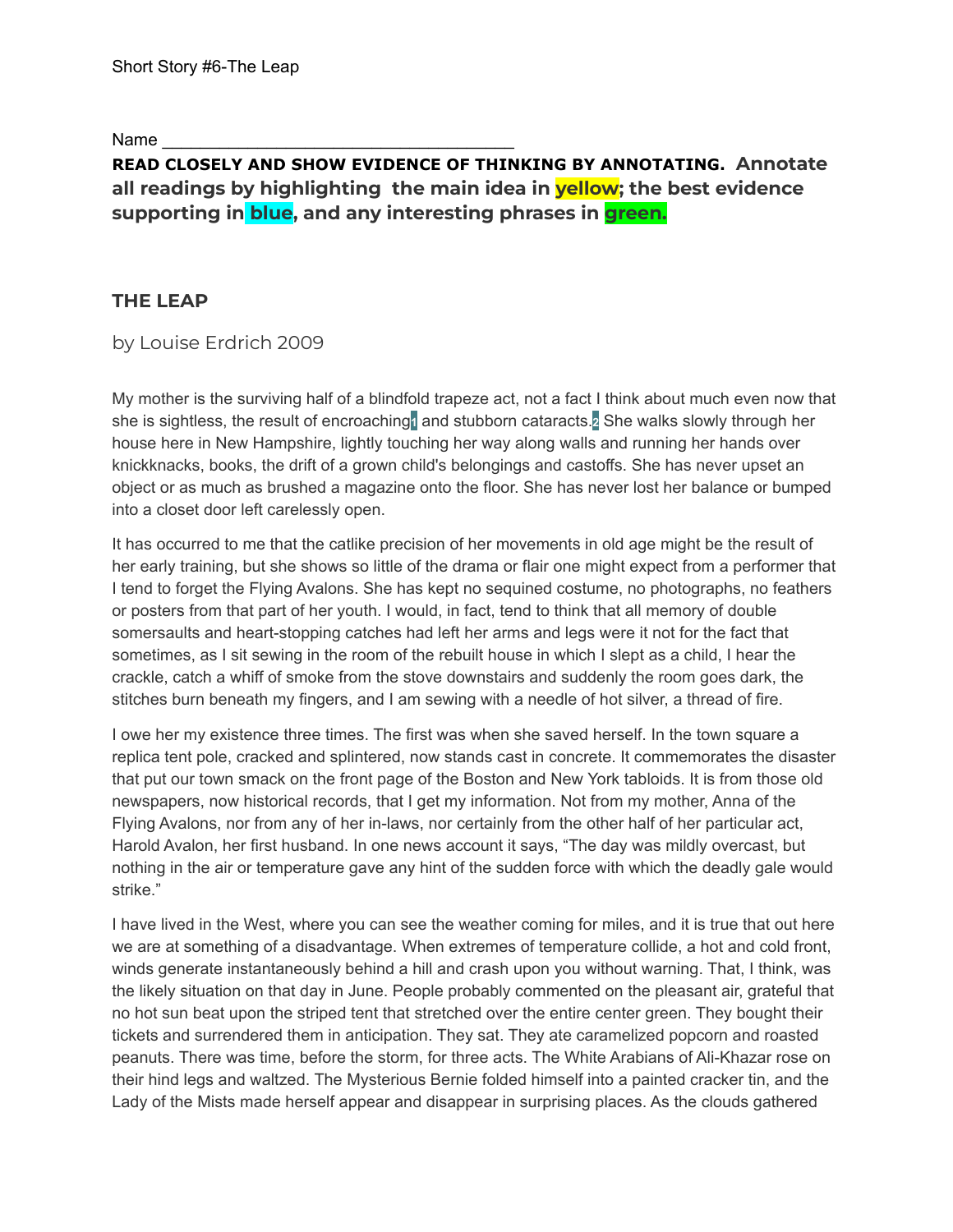outside, unnoticed, the ringmaster cracked his whip, shouted his introduction and pointed to the ceiling of the tent, where the Flying Avalons were perched.

They loved to drop gracefully from nowhere, like two sparkling birds, and blow kisses as they threw off their plumed**3** helmets and high-collared capes. They laughed and flirted openly as they beat their way up again on the trapeze bars. In the final vignette**4** of their act, they actually would kiss in midair, pausing, almost hovering as they swooped past one another. On the ground, between bows, Harry Avalon would skip quickly to the front rows and point out the smear of my mother's lipstick, just off the edge of his mouth. They made a romantic pair all right, especially in the blindfold sequence.

That afternoon, as the anticipation increased, as Mr. and Mrs. Avalon tied sparkling strips of cloth onto each other's face and as they puckered their lips in mock kisses, lips destined "never again to meet," as one long breathless article put it, the wind rose, miles off, wrapped itself into a cone, and howled. There came a rumble of electrical energy, drowned out by the sudden roll of drums. One detail not mentioned by the press, perhaps unknown — Anna was pregnant at the time, seven months and hardly showing, her stomach muscles were that strong. It seems incredible that she would work high above the ground when any fall could be so dangerous, but the explanation — I know from watching her go blind — is that my mother lives comfortably in extreme elements. She is one with the constant dark now, just as the air was her home, familiar to her, safe, before the storm that afternoon.

From opposite ends of the tent they waved, blind and smiling, to the crowd below. The ringmaster removed his hat and called for silence, so that the two above could concentrate. They rubbed their hands in chalky powder, then Harry launched himself and swung, once, twice, in huge calibrated beats across space. He hung from his knees and on the third swing stretched wide his arms, held his hands out to receive his pregnant wife as she dove from her shining bar.

It was while the two were in midair, their hands about to meet, that lightning struck the main pole and sizzled down the guy wires,**5** filling the air with a blue radiance that Harry Avalon must certainly have seen through the cloth of his blindfold as the tent buckled and the edifice**6** toppled him forward, the swing continuing and not returning in its sweep, and Harry going down, down into the crowd with his last thought, perhaps, just a prickle of surprise at his empty hands.

My mother once said that I'd be amazed at how many things a person can do within the act of falling. Perhaps, at the time, she was teaching me to dive off a board at the town pool, for I associate the idea with midair somersaults. But I also think she meant that even in that awful doomed second one could think, for she certainly did. When her hands did not meet her husband's, my mother tore her blindfold away. As he swept past her on the wrong side, she could have grasped his ankle, the toe-end of his tights, and gone down clutching him. Instead, she changed direction. Her body twisted toward a heavy wire and she managed to hang on to the braided metal, still hot from the lightning strike. Her palms were burned so terribly that once healed they bore no lines, only the blank scar tissue of a quieter future. She was lowered, gently, to the sawdust ring just underneath the dome of the canvas roof, which did not entirely settle but was held up on one end and jabbed through, torn, and still on fire in places from the giant spark, though rain and men's jackets soon put that out.

Three people died, but except for her hands my mother was not seriously harmed until an overeager rescuer broke her arm in extricating<sub>1</sub> her and also, in the process, collapsed a portion of the tent bearing a huge buckle that knocked her unconscious. She was taken to the town hospital, and there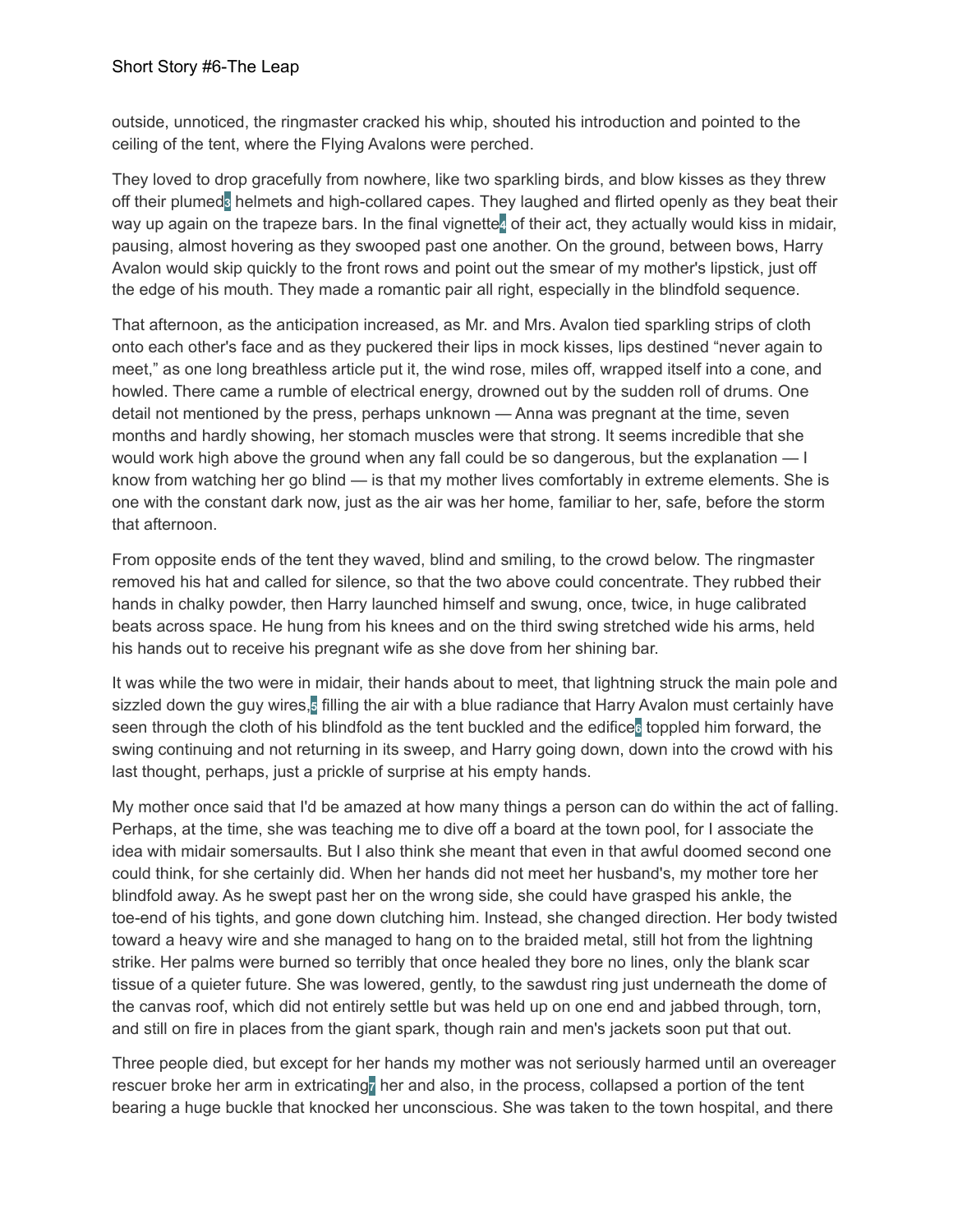#### Short Story #6-The Leap

she must have hemorrhaged,**8** for they kept her confined to her bed, a month and a half before her baby was born without life.

Harry Avalon had wanted to be buried in the circus cemetery next to the original Avalon, his uncle, so she sent him back with his brothers. The child, however, is buried around the corner, beyond this house and just down the highway. Sometimes I used to walk there just to sit. She was a girl, but I rarely thought of her as a sister or even as a separate person really. I suppose you could call it the egocentrism of a child, of all young children, but I considered her a less finished version of myself.

When the snow falls, throwing shadows among the stones, I can easily pick hers out from the road, for it is bigger than the others and in the shape of a lamb at rest, its legs curled beneath. The carved lamb looms larger as the years pass, though it is probably only my eyes, the vision shifting, as what is close to me blurs and distances sharpen. In odd moments, I think it is the edge drawing near, the edge of everything, the unseen horizon we do not really speak of in the eastern woods. And it also seems to me, although this is probably an idle fantasy, that the statue is growing more sharply etched, as if, instead of weathering itself into a porous mass, it is hardening on the hillside with each snowfall, perfecting itself.

It was during her confinement in the hospital that my mother met my father. He was called in to look at the set of her arm, which was complicated. He stayed, sitting at her bedside, for he was something of an armchair traveler and had spent his war quietly, at an air force training grounds, where he became a specialist in arms and legs broken during parachute training exercises. Anna Avalon had been to many of the places he longed to visit — Venice, Rome, Mexico, all through France and Spain. She had no family of her own and was taken in by the Avalons, trained to perform from a very young age. They toured Europe before the war, then based themselves in New York. She was illiterate.

It was in the hospital that she finally learned to read and write, as a way of overcoming the boredom and depression of those weeks, and it was my father who insisted on teaching her. In return for stories of her adventures, he graded her first exercises. He bought her her first book, and over her bold letters, which the pale guides of the penmanship pads could not contain, they fell in love.

I wonder if my father calculated the exchange offered: one form of flying for another. For after that, and for as long as I can remember, my mother has never been without a book. Until now, that is, and it remains the greatest difficulty of her blindness. Since my father's recent death, there is no one to read to her, which is why I returned, in fact, from my failed life where the land is flat. I came home to read to my mother, to read out loud, read long into the dark if I must, to read all night.

Once my father and mother married, they moved onto the old farm he had inherited but didn't care much for. Though he'd been thinking of moving to a larger city, he settled down and broadened his practice in this valley. It still seems odd to me, when they could have gone anywhere else, that they chose to stay in the town where the disaster had occurred, and which my father in the first place had found so constricting. It was my mother who insisted upon it, after her child did not survive. And then, too, she loved the sagging farmhouse with its scrap of what was left of a vast acreage of woods and hidden hay fields that stretched to the game park.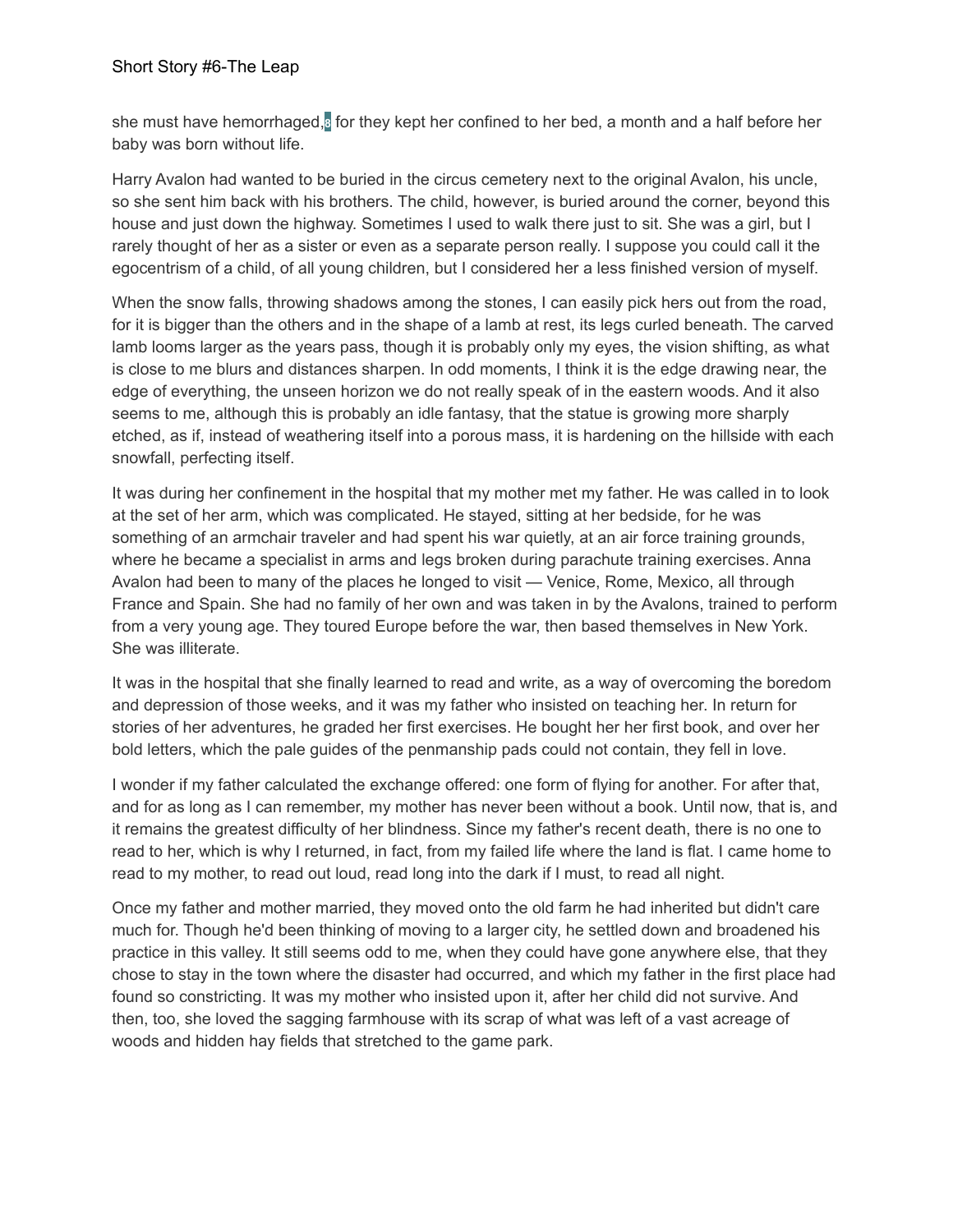#### Short Story #6-The Leap

I owe my existence, the second time then, to the two of them and the hospital that brought them together. That is the debt we take for granted since none of us asks for life. It is only once we have it that we hang on so dearly.

I was seven the year the house caught fire, probably from standing ash. It can rekindle, and my father, forgetful around the house and perpetually exhausted from night hours on call, often emptied what he thought were ashes from cold stoves into wooden or cardboard containers. The fire could have started from a flaming box, or perhaps a buildup of creosote inside the chimney was the culprit. It started right around the stove, and the heart of the house was gutted. The baby-sitter, fallen asleep in my father's den on the first floor, woke to find the stairway to my upstairs room cut off by flames. She used the phone, then ran outside to stand beneath my window.

When my parents arrived, the town volunteers had drawn water from the fire pond and were spraying the outside of the house, preparing to go inside after me, not knowing at the time that there was only one staircase and that it was lost. On the other side of the house, the superannuated**9** extension ladder broke in half. Perhaps the clatter of it falling against the walls woke me, for I'd been asleep up to that point.

As soon as I awakened, in the small room that I now use for sewing, I smelled the smoke. I followed things by the letter then, was good at memorizing instructions, and so I did exactly what was taught in the second-grade home fire drill. I got up, I touched the back of my door before opening it. Finding it hot, I left it closed and stuffed my rolled-up rug beneath the crack. I did not hide under my bed or crawl into my closet. I put on my flannel robe, and then I sat down to wait.

Outside, my mother stood below my dark window and saw clearly that there was no rescue. Flames had pierced one side wall, and the glare of the fire lighted the massive limbs and trunk of the vigorous old elm that had probably been planted the year the house was built, a hundred years ago at least. No leaf touched the wall, and just one thin branch scraped the roof. From below, it looked as though even a squirrel would have had trouble jumping from the tree onto the house, for the breadth of that small branch was no bigger than my mother's wrist.

Standing there, beside Father, who was preparing to rush back around to the front of the house, my mother asked him to unzip her dress. When he wouldn't be bothered, she made him understand. He couldn't make his hands work, so she finally tore it off and stood there in her pearls and stockings. She directed one of the men to lean the broken half of the extension ladder up against the trunk of the tree. In surprise, he complied. She ascended.**10** She vanished. Then she could be seen among the leafless branches of late November as she made her way up and, along her stomach, inched the length of a bough that curved above the branch that brushed the roof.

Once there, swaying, she stood and balanced. There were plenty of people in the crowd and many who still remember, or think they do, my mother's leap through the ice-dark air toward that thinnest extension, and how she broke the branch falling so that it cracked in her hands, cracked louder than the flames as she vaulted with it toward the edge of the roof, and how it hurtled down end over end without her, and their eyes went up, again, to see where she had flown.

I didn't see her leap through air, only heard the sudden thump and looked out my window. She was hanging by the backs of her heels from the new gutter we had put in that year, and she was smiling. I was not surprised to see her, she was so matter-of-fact. She tapped on the window. I remember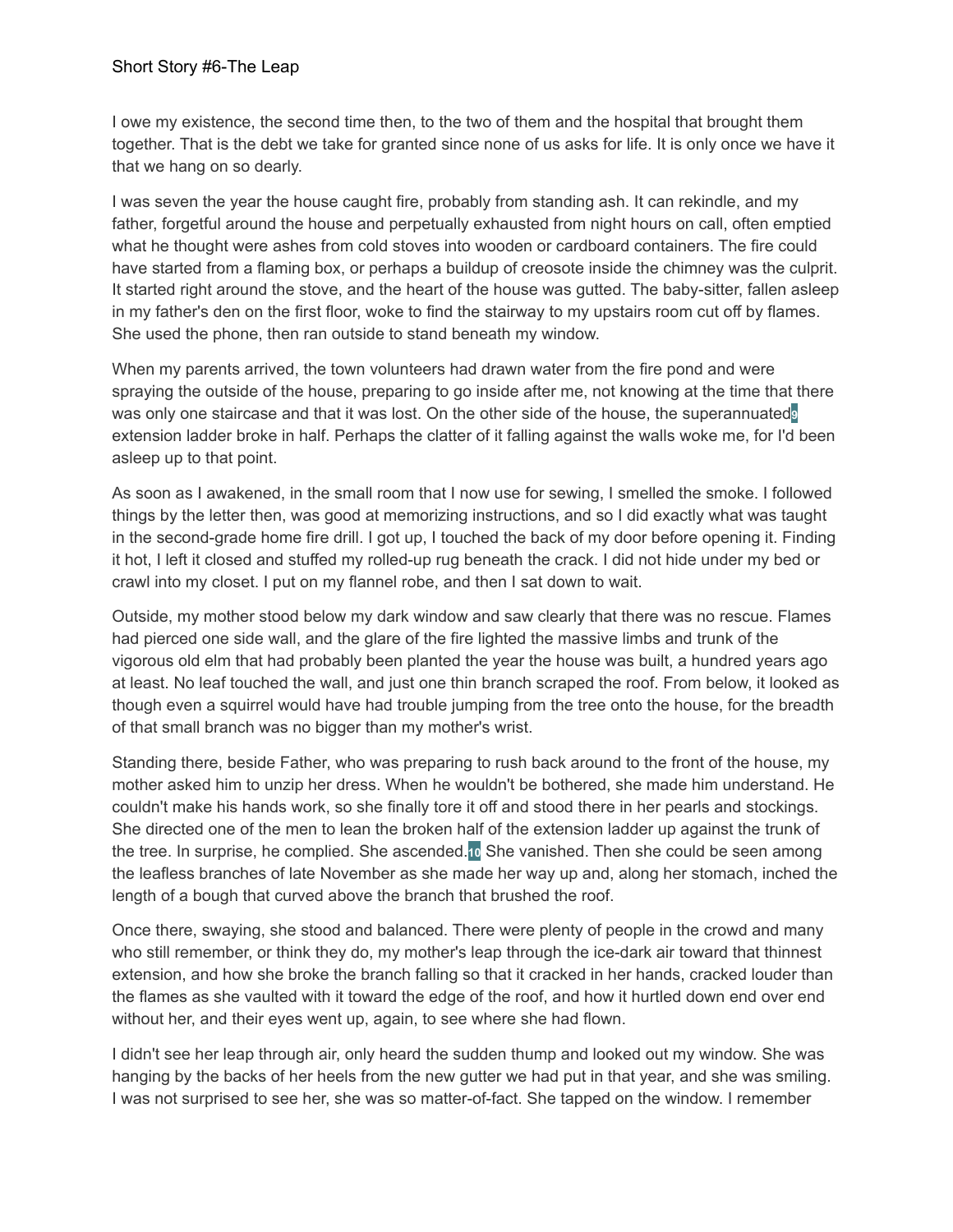how she did it, too. It was the friendliest tap, a bit tentative,**11** as if she was afraid she had arrived too early at a friend's house. Then she gestured at the latch, and when I opened the window she told me to raise it wider and prop it up with the stick so it wouldn't crush her fingers. She swung down, caught the ledge, and crawled through the opening. Once she was in my room, I realized she had on only underclothing, a bra of the heavy stitched cotton women used to wear and step-in, lace-trimmed drawers. I remember feeling light-headed, of course, terribly relieved, and then embarrassed for her to be seen by the crowd undressed. I was still embarrassed as we flew out the window, toward earth, me in her lap, her toes pointed as we skimmed toward the painted target of the fire fighter's net.

I know that she's right. I knew it even then. As you fall there is time to think. Curled as I was, against her stomach, I was not startled by the cries of the crowd or the looming faces. The wind roared and heat its hot breath at our back, the flames whistled. I slowly wondered what would happen if we missed the circle or bounced out of it. Then I wrapped my hands around my mother's hands. I felt the brush of her lips and heard the beat of her heart in my ears, loud as thunder, long as the roll of drums.

#### **Notes**

All Definitions Footnotes

- 1. **Encroach** *(verb) :* ++
- 2. a medical condition in which the lens of the eye becomes cloudy
- 3. decorated with feathers
- 4. **Vignette** *(noun) :* a brief but evocative description, account, or episode
- 5. a cable or wire that adds stability to a free-standing structure
- 6. a large building
- 7. **Extricate** *(verb) :* to free someone or something from a constraint or difficulty
- 8. an escape of blood from a ruptured blood vessel
- 9. out of date
- 10. **Ascend** *(verb) :* to go or move up
- 11. **Tentative** *(adjective) :* without confidence or certainty

### **WRITE A REFLECTION-(3 paragraphs-5 sentences each)-This needs to be submitted through google classroom.**

**One paragraph that reflects on what the writer said**

**- Here's where you summarize the main points of the story**